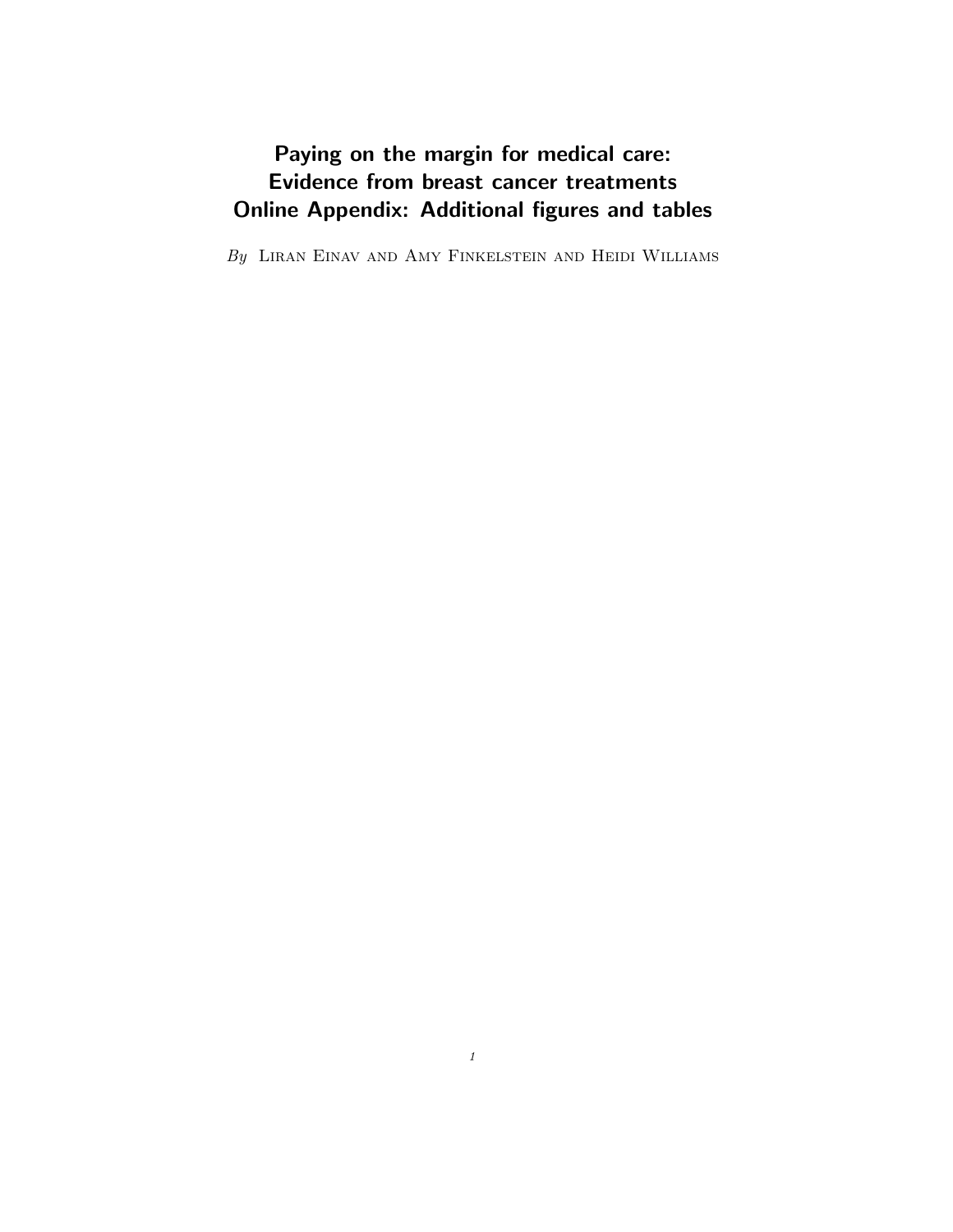

(a) Raw data



(b) Residualized data

## Appendix Figure 1. : Treatment choice by spherical distance to nearest radiation facility

Note:

These figures plot the probability of treatment by spherical distance in miles to the nearest radiation facility, measured from the patients' address of residence at the time of cancer diagnosis, for our baseline sample  $(N=323,612)$ . Panel (a) plots the raw data, and a histogram of the number of patients by spherical distance. Panel (b) plots the de-meaned lumpectomy rate as well as two residualized versions. The first residualizes lumpectomy probability using patient characteristics. The second adds neighborhood-level covariates from the 2000 Census and clinical covariates. All covariates are as described in the notes to Table 1.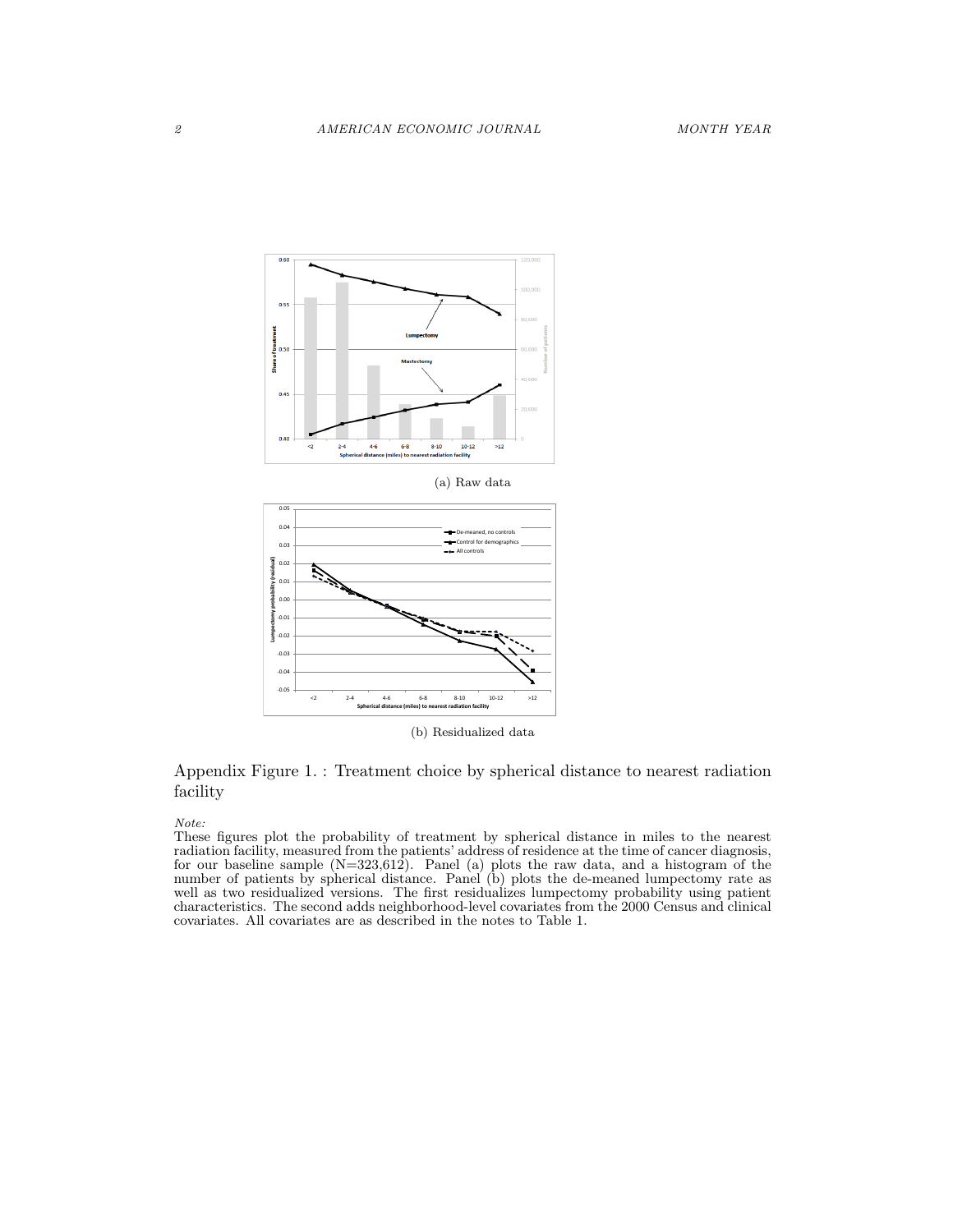

(b) Residualized data

**Travel distance (miles) to nearest radiation facility**

Appendix Figure 2. : Treatment choice by travel distance to nearest radiation facility

Note:

These figures plot the probability of treatment by travel distance in miles to the nearest radiation facility, measured from the patients' address of residence at the time of cancer diagnosis, for our baseline sample (N=323,612). Panel (a) plots the raw data, and a histogram of the number of patients by spherical distance. Panel (b) plots the de-meaned lumpectomy rate as well as two residualized versions. The first residualizes lumpectomy probability using patient characteristics. The second adds neighborhood-level covariates from the 2000 Census and clinical covariates. All covariates are as described in the notes to Table 1.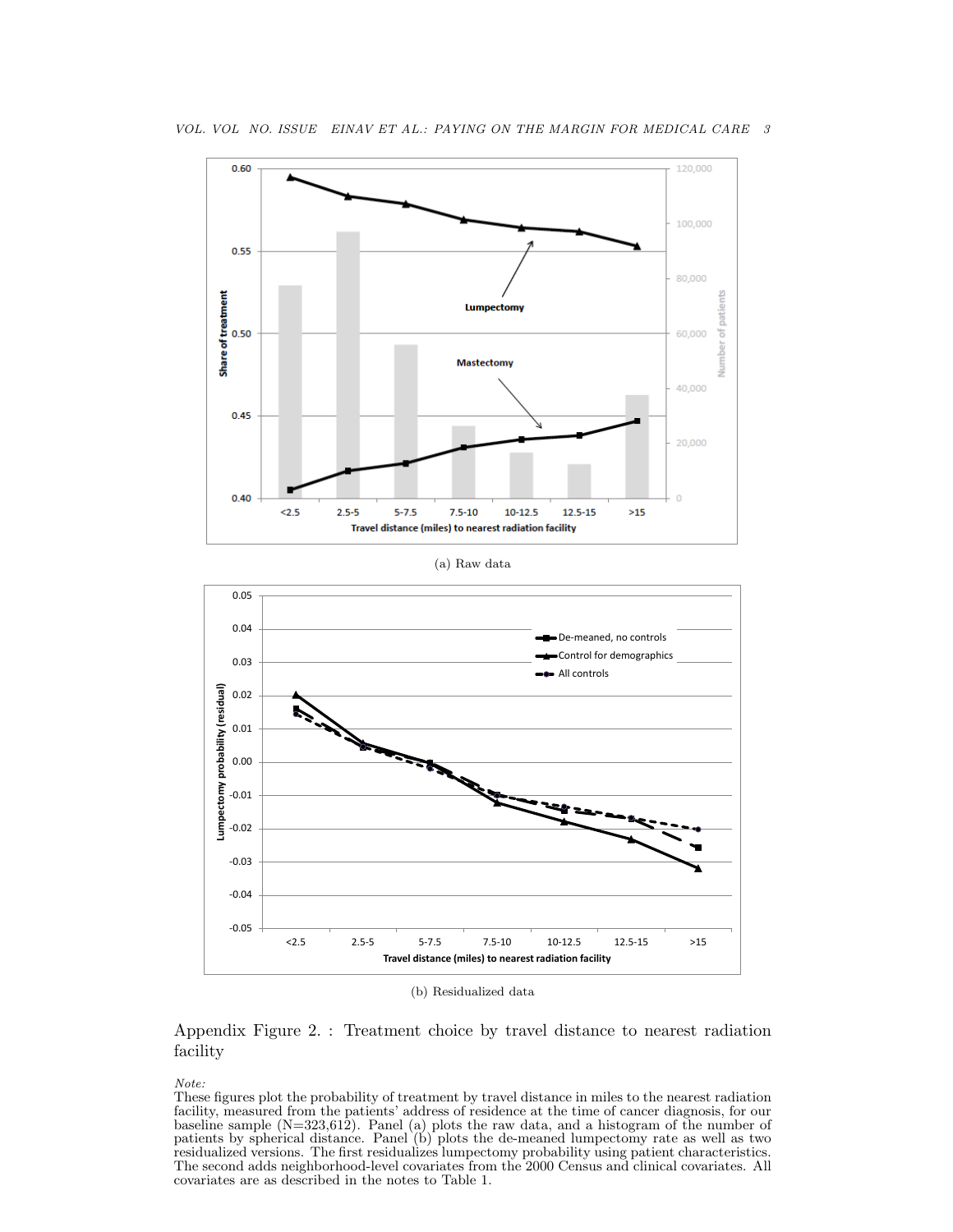|                                                                                                                                                                                                                                                                                                                                                                                                                                                                                                                                                                                                                                                                                                |               |                                       | Homogeneous Logit                                        |                                                                        |                                                   | Heterogenous Logit                    |
|------------------------------------------------------------------------------------------------------------------------------------------------------------------------------------------------------------------------------------------------------------------------------------------------------------------------------------------------------------------------------------------------------------------------------------------------------------------------------------------------------------------------------------------------------------------------------------------------------------------------------------------------------------------------------------------------|---------------|---------------------------------------|----------------------------------------------------------|------------------------------------------------------------------------|---------------------------------------------------|---------------------------------------|
|                                                                                                                                                                                                                                                                                                                                                                                                                                                                                                                                                                                                                                                                                                | No covariates | demographics<br>$\text{Column} (1)$ + | characteristics<br>Column $(2)$ +<br><b>Census block</b> | characteristics<br>$\text{Column} (3) +$<br>(all controls)<br>clinical | All controls, also<br>interacted with<br>distance | random coefficients<br>Column $(4)$ + |
|                                                                                                                                                                                                                                                                                                                                                                                                                                                                                                                                                                                                                                                                                                |               | $\overline{c}$                        | $\mathfrak{g}$                                           | $\left( 4\right)$                                                      | $\tilde{S}$                                       | $\widehat{\mathbf{e}}$                |
| Average effect of a 10-minute<br>increase in travel time                                                                                                                                                                                                                                                                                                                                                                                                                                                                                                                                                                                                                                       | -0.0068       | 9600'0-                               | -0.0067                                                  | 0900'0-                                                                | 8800.0-                                           | -0.0265                               |
| (standard error)                                                                                                                                                                                                                                                                                                                                                                                                                                                                                                                                                                                                                                                                               | (0.00057)     | (0.00054)                             | (0.00063)                                                | (0.00056)                                                              | 0.00056                                           | (0.00262)                             |
| of the above effect<br>Standard deviation (across patients)                                                                                                                                                                                                                                                                                                                                                                                                                                                                                                                                                                                                                                    | 0.00002       | 810000                                | 810000                                                   | 60000                                                                  | 00598                                             | 0.04869                               |
| carrial respect to 1 if the partient receives a Immortonux. This table reports the extimated effect stift respect to a ten-minite increase in traxely<br>for our full sample (that is, not limited to women receiving lumpectomy or mastectomy; N=343,399). The outcome variable is an indicator<br>Note:<br>(mean = 0.58) and travel time to the nearget radiation is explicitly, measured from the patients' address of residence<br>This table summarizes estimates between logic material states in the second parameter of the second present cancel that the reduct of logic $\sigma$ is the propert trees in the set of $\sigma$ is $\sigma$ is $\sigma$ is $\sigma$ is $\sigma$ is $\$ |               |                                       |                                                          |                                                                        |                                                   | at the time of cancer diagnosis       |

Appendix Table  $1-$ : Robustness: Treatment choice by travel time, full sample Appendix Table 1—: Robustness: Treatment choice by travel time, full sample

variable, equal to 1 the pathent receives a lumpeto-ny. This table repots its of a lume detect with respect to a tep-minated norgate in the variable way it would change if we made her dirive 10 mintes longer; we then repo on distance. All covariates are as described in the notes to Table 1. clinical controls successively. Column (5) adds interactions between these covariates and our distance measures, and Column (6) allows random coefficients Column (1) reports estimates for a logit model with no controls. Columns (2), (3), and (4) add covariates for demographics, Census block controls, and error (clustered at the county level, and based on 50 the way it would change if we made her drive 10 minutes longer; we then report the average marginal effect in the sample and its standard time by computing - for each patient in our sample - the predicted probability of a lumpectomy choice (given the estimated coefficients) and variable, equal to 1 if the patient receives a lumpectomy. This table reports the estimated effect with respect to a ten-minute increase in travel replications of the bootstrap), as well as the standard deviation of this effect across patients.

4 AMERICAN ECONOMIC JOURNAL MONTH YEAR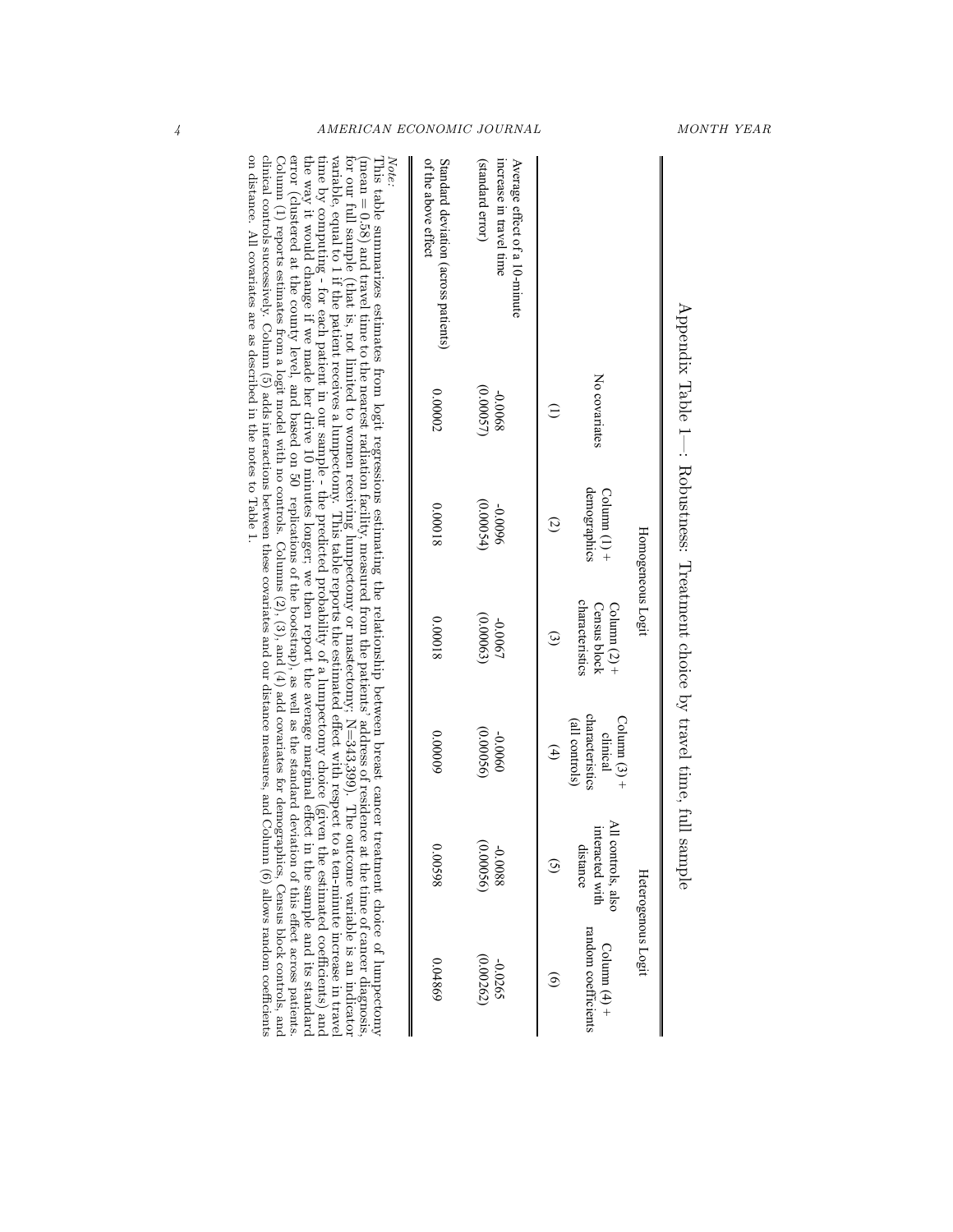| All controls, also<br>interacted with<br>(0.00120)<br>distance<br>$-0.0231$<br>$\odot$<br>characteristics<br>Column $(3)$ +<br>(all controls)<br>(0.00101)<br>clinical<br>$-0.0151$<br>$\bigoplus$<br>characteristics<br>Column $(2)$ +<br>Census block<br>(0.00097)<br>$-0.0146$<br>$\odot$<br>demographics<br>Column $(1)$ +<br>(0.00097)<br>$-0.0211$<br>$\odot$<br>No covariates<br>(0.00116)<br>$-0.0177$<br>$\ominus$<br>Average effect of a 10-mile increase<br>in spherical distance<br>(standard error) |                                                 |         |         | Heterogenous Logit                    |
|------------------------------------------------------------------------------------------------------------------------------------------------------------------------------------------------------------------------------------------------------------------------------------------------------------------------------------------------------------------------------------------------------------------------------------------------------------------------------------------------------------------|-------------------------------------------------|---------|---------|---------------------------------------|
|                                                                                                                                                                                                                                                                                                                                                                                                                                                                                                                  |                                                 |         |         | random coefficients<br>Column $(4)$ + |
|                                                                                                                                                                                                                                                                                                                                                                                                                                                                                                                  |                                                 |         |         | $\odot$                               |
|                                                                                                                                                                                                                                                                                                                                                                                                                                                                                                                  |                                                 |         |         | (0.00840)<br>$-0.0732$                |
| 0.01470<br>0.00052<br>of the above effect                                                                                                                                                                                                                                                                                                                                                                                                                                                                        | 0.00010<br>Standard deviation (across patients) | 0.00052 | 0.00124 | 0.26626                               |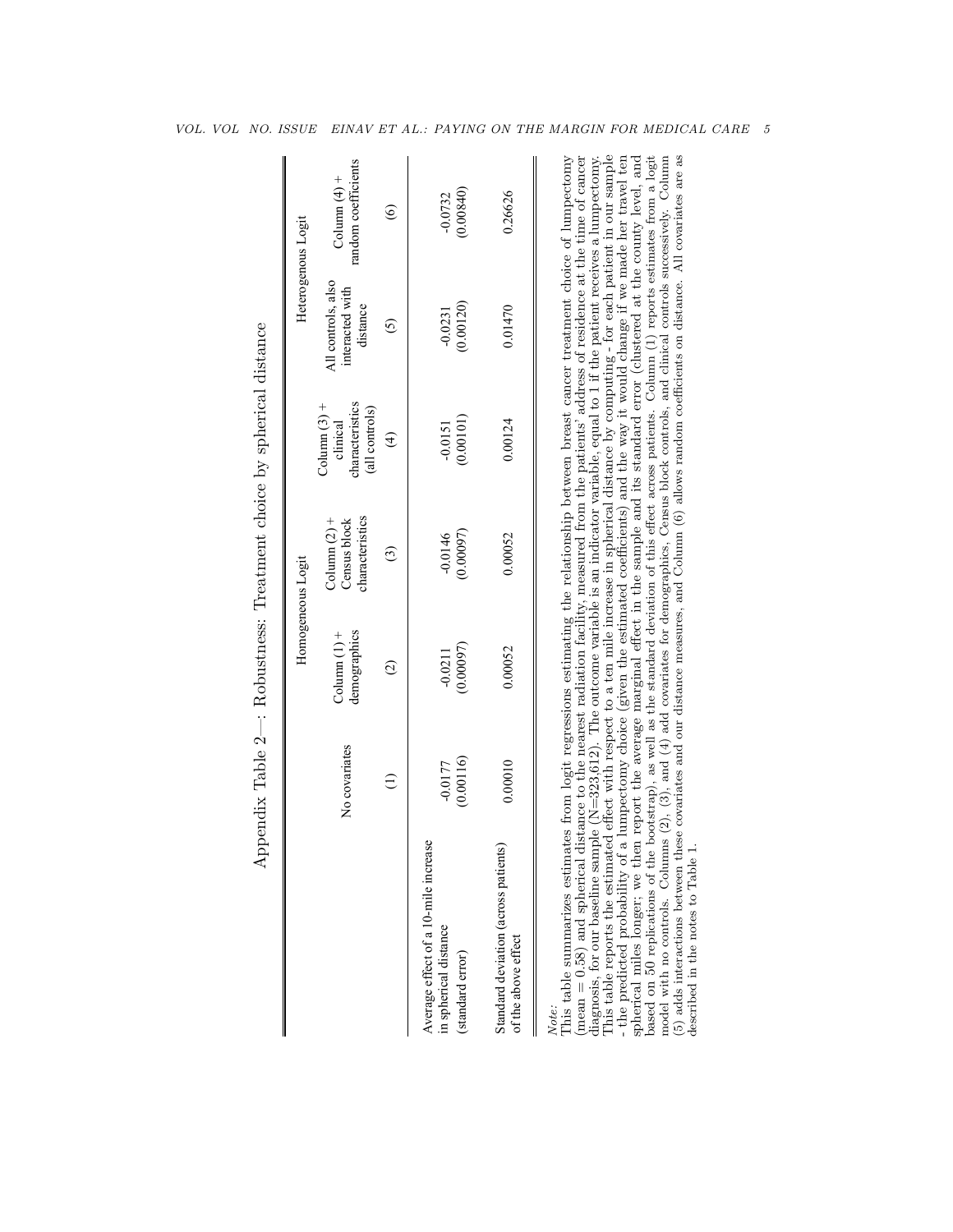|                                                                                                                                                                                                                                                                                                                                                                                                                                                                                                                                                                                                                                                                                       |                     |                                       | Homogeneous Logit                                        |                                                                        |                                                   | Heterogenous Logit                                                                                                            |
|---------------------------------------------------------------------------------------------------------------------------------------------------------------------------------------------------------------------------------------------------------------------------------------------------------------------------------------------------------------------------------------------------------------------------------------------------------------------------------------------------------------------------------------------------------------------------------------------------------------------------------------------------------------------------------------|---------------------|---------------------------------------|----------------------------------------------------------|------------------------------------------------------------------------|---------------------------------------------------|-------------------------------------------------------------------------------------------------------------------------------|
|                                                                                                                                                                                                                                                                                                                                                                                                                                                                                                                                                                                                                                                                                       | No covariates       | demographics<br>$\text{Column} (1) +$ | characteristics<br>Column $(2)$ +<br><b>Census block</b> | characteristics<br>$\text{Column} (3) +$<br>(all controls)<br>clinical | All controls, also<br>interacted with<br>distance | random coefficients<br>Column $(4)$ +                                                                                         |
|                                                                                                                                                                                                                                                                                                                                                                                                                                                                                                                                                                                                                                                                                       |                     | G                                     | $\widehat{\mathfrak{c}}$                                 | $\left( 4\right)$                                                      |                                                   |                                                                                                                               |
| Average effect of a 10-mile increase<br>(standard error)<br>in travel distance                                                                                                                                                                                                                                                                                                                                                                                                                                                                                                                                                                                                        | (0.00072)<br>16000- | (0.00069)<br>-0.0116                  | (0.00064)<br>1800.0-                                     | (0.00066)<br>-0.0084                                                   | 0.00081<br>$-0.0112$                              | (0.00510)<br>1690'0-                                                                                                          |
| of the above effect<br>Standard deviation (across patients)                                                                                                                                                                                                                                                                                                                                                                                                                                                                                                                                                                                                                           | 0.00004             | 0.00007                               | 0.00003                                                  | 0.00004                                                                | 900000                                            | 0.24492                                                                                                                       |
| diasonis, for our baseline sample $(N=323,612)$ . The notice at an indicator variable, equal to 1 if the<br>Note:<br>This table reports the estimated effect with respect to a ten mile increase in travel distance by computing -<br>(mean = 0.58) and travel distance to the nearest radiation facility, measured from the patients' address of residence at the time of cancer<br>This table summarizes estimates from logit regressions estimating the relationship between breast cancer treatment choice of lumpectomy<br>$\frac{1}{2}$<br>$\mathbf{1}$ , $\mathbf{2}$ , $\mathbf{3}$ , $\mathbf{4}$ , $\mathbf{5}$ , $\mathbf{5}$ , $\mathbf{6}$ , $\mathbf{6}$ , $\mathbf{7}$ |                     |                                       |                                                          |                                                                        | $\mathbb{R}^{\mathbb{C}}$ in the state            | for each patient in our sample<br>patient receives a lumpectomy.<br>$\frac{1}{2}$ of $\frac{1}{2}$ in the state $\frac{1}{2}$ |

Appendix Table  $3-$ : Robustness: Treatment choice by travel distance Appendix Table 3—: Robustness: Treatment choice by travel distance

- the predicted probability of a lumpectomy choice (given the estimated coefficients) and the way it would change if we made her travel ten miles longer; we then report the average marginal effect in the sample and its st - the predicted probability of a lumpectomy change if we mad the estimated coefficients) and the way it would change if we made her travel tends of  $\alpha$ to Table 1. between these covariaties and our distance measures, and Column (6) allows random coefficients on distance measures,  $\sin$ controls. Columns (2), and (4) add covariates for and clinical controls, controls, and clinical controls, column (5), and (4) add covariates for demographics, Column (5), and (4) add covariates for demographics, Column (5) replications of the bootstrap), as well as the standard deviation of this effect across patients. Column (1) reports estimates from a logit model with no miles longer; we then report the average marginal effect in the sample and its standard error (clustered at the county level, and based on 50

6 AMERICAN ECONOMIC JOURNAL MONTH YEAR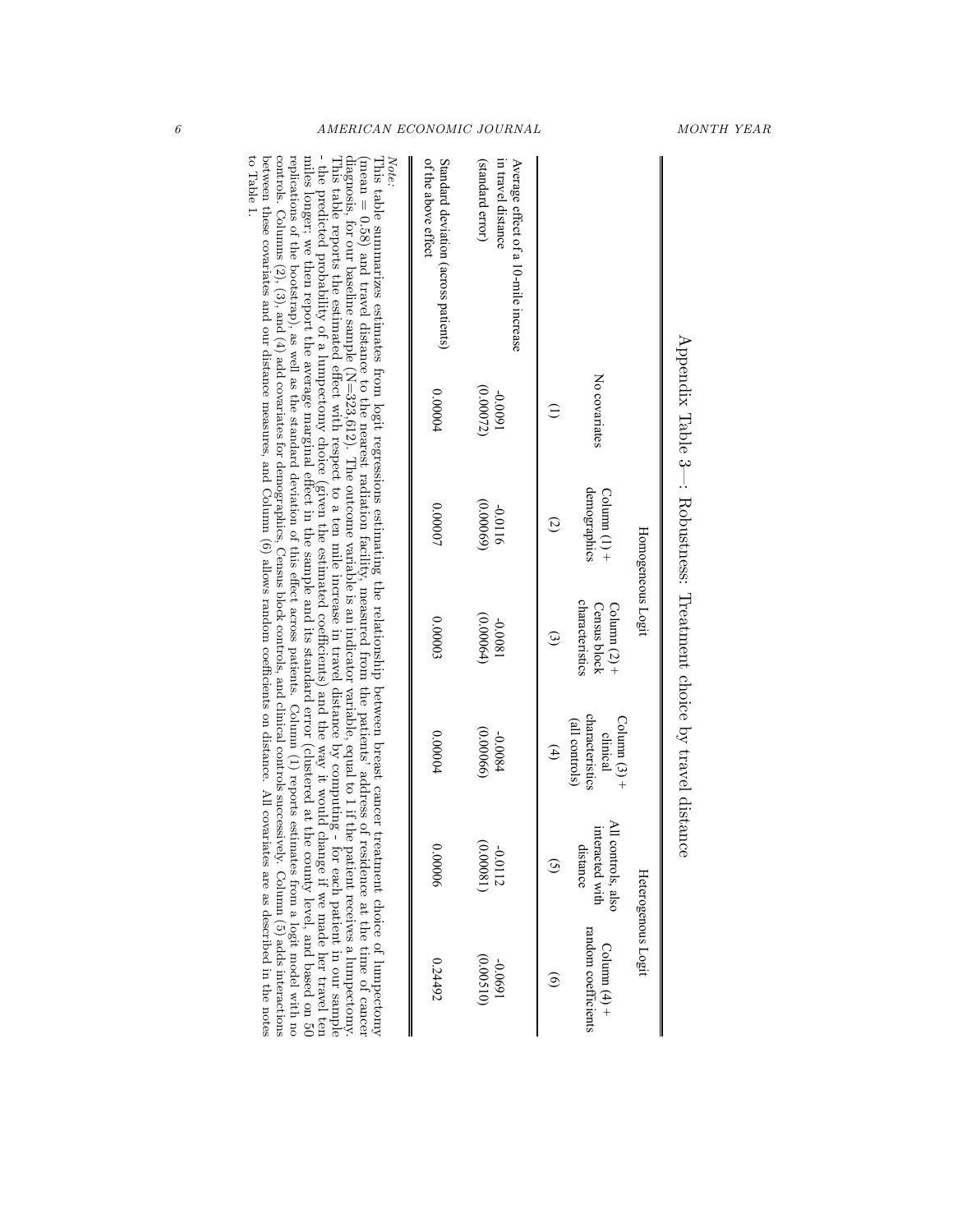|                                                                                        |                        |                                | Homogeneous Logit                                 |                                                                 |                                                   | Heterogenous Logit                    |
|----------------------------------------------------------------------------------------|------------------------|--------------------------------|---------------------------------------------------|-----------------------------------------------------------------|---------------------------------------------------|---------------------------------------|
|                                                                                        | No covariates          | demographics<br>Column $(1)$ + | characteristics<br>Column $(2)$ +<br>Census block | characteristics<br>Column $(3)$ +<br>(all controls)<br>clinical | All controls, also<br>interacted with<br>distance | random coefficients<br>Column $(4)$ + |
|                                                                                        | $\ominus$              | $\odot$                        | $\odot$                                           | $\bigoplus$                                                     | $\odot$                                           | $\odot$                               |
| Travel time (minutes)<br>(standard error)                                              | (0.00102)<br>$-0.0032$ | (0.00124)<br>$-0.0041$         | (0.00112)<br>$-0.0029$                            | (0.00129)<br>$-0.0030$                                          | (0.00197)<br>$-0.0045$                            |                                       |
| Mean of (random) coefficient on<br>(standard error)<br>travel time                     |                        |                                |                                                   |                                                                 |                                                   | (51, 629)<br>$-8,910$                 |
| coefficient on travel time (minutes)<br>Std. deviation of (random)<br>(standard error) |                        |                                |                                                   |                                                                 |                                                   | $(4.78E+13)$<br>$3.5E+12$             |

Note:<br>This table summarizes the parameter estimates and their standard errors that give rise to the average marginal effects reported in Table 3.<br>All details are as reported in the notes to Table 3. Ž, i gi ್ಕರ<br>ಸ  $\vec{a}$ This wave summarizes one parameter commates and  $\Delta II$  details are as reported in the notes to Table 3.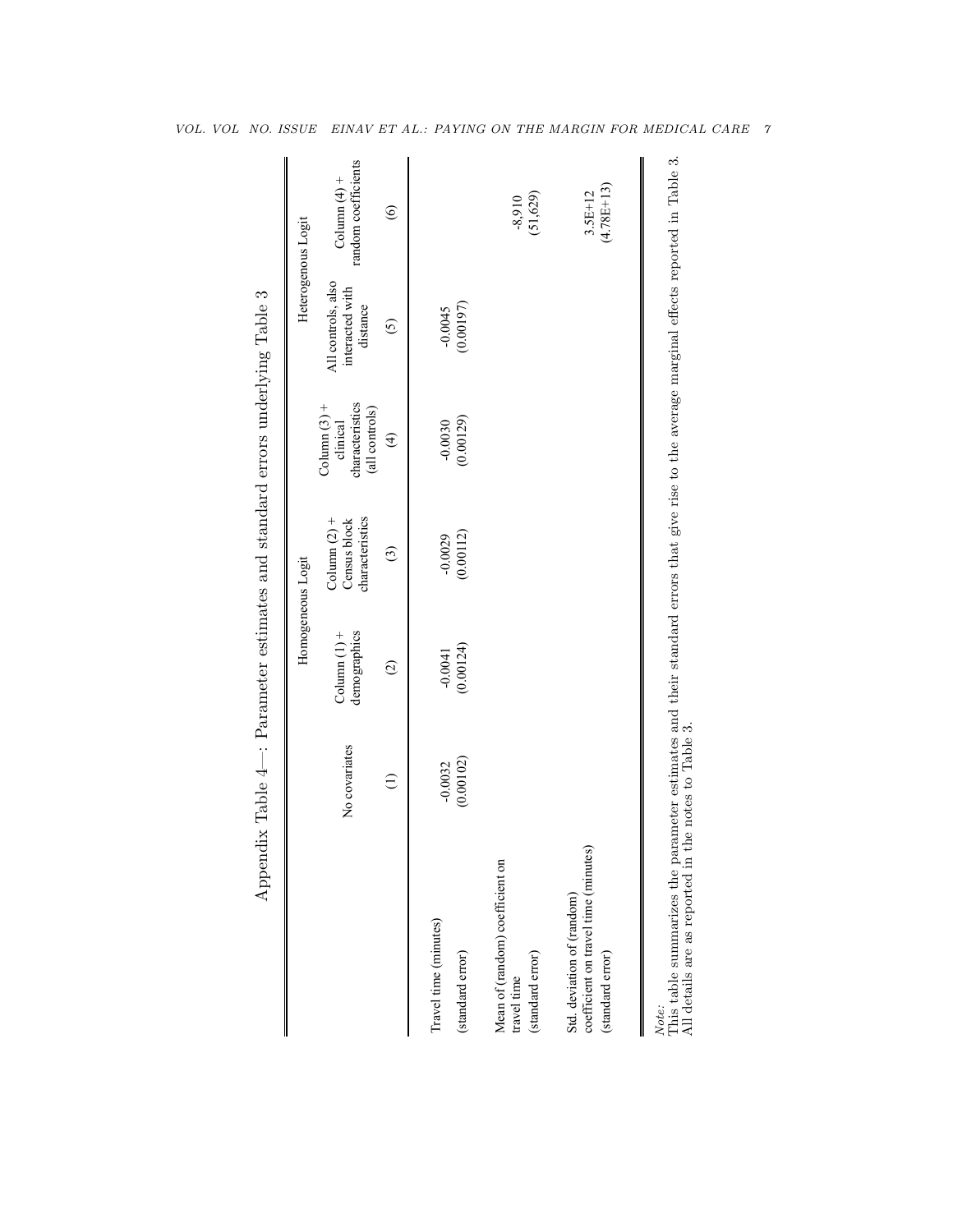|                                                                                                                                                                                                                                                                                                                                                                                                                                     | Appendix Table 5—: Robustness: Treatment choice by non-linear travel |                                       | Homogeneous Logit<br>time                                       |                                                                 |
|-------------------------------------------------------------------------------------------------------------------------------------------------------------------------------------------------------------------------------------------------------------------------------------------------------------------------------------------------------------------------------------------------------------------------------------|----------------------------------------------------------------------|---------------------------------------|-----------------------------------------------------------------|-----------------------------------------------------------------|
|                                                                                                                                                                                                                                                                                                                                                                                                                                     | No covariates                                                        | demographics<br>$\text{Column} (1)$ + | characteristics<br><b>Census block</b><br>$\text{Column} (2) +$ | characteristics<br>Column $(3)$ +<br>(all controls)<br>clinical |
|                                                                                                                                                                                                                                                                                                                                                                                                                                     | $\widehat{\Xi}$                                                      | $\widehat{\omega}$                    | $\widehat{\omega}$                                              | $\bigoplus$                                                     |
| Travel time ∧ = 5 minutes                                                                                                                                                                                                                                                                                                                                                                                                           | (0.0439)<br>0.153                                                    | (0.0503)<br>0.203                     | (0.0423)<br>0.150                                               | (0.0475)<br>0.165                                               |
| Havel time is 9-10 minutes                                                                                                                                                                                                                                                                                                                                                                                                          | (0.0373)<br>0.104                                                    | (0.0426)<br>0.140                     | (0.0377)<br>866000                                              | (0.0424)<br>0.111                                               |
| Hravel time is 10-15 minutes                                                                                                                                                                                                                                                                                                                                                                                                        | (0.0329)<br>420.0574                                                 | (0.0354)<br>0.0806                    | (0.0291)<br>0.0445                                              | (0.0302)<br>0.0480                                              |
| $Irad = 10$ and $I1 = 10$ and $I1 = 10$                                                                                                                                                                                                                                                                                                                                                                                             |                                                                      | ----- Omitted category ----           | <br> <br> <br>                                                  |                                                                 |
| This table summarizes estimates from logit regressions estimating the relationship between breast cancer treatment choice of lumpectomy<br>Note:<br>for our baseline sample (N=323,612). Unlike in Hable 3, we here parametrize travel time non-linearly: $\wedge \parallel$ 5 minutes, 5 to 10 minutes, 10 to<br>(mean = 0.58) and travel time to the nearest radiation facility, measured from the patients' address of residence |                                                                      |                                       |                                                                 | at the time of cancer diagnosis,                                |

This table summarizes estimates from logit regressions estimating the relationship between breast cancer treatment choice of lumpectomy Λ  $=$   $\frac{1}{2}$  minutes,  $\frac{1}{2}$  to  $\frac{1}{2}$  or  $\frac{1}{2}$  or  $\frac{1}{2}$  or  $\frac{1}{2}$ 15 minutes, or more than 15 minutes (opinited). All other details are as reported in the notes to Taple 3.

8 AMERICAN ECONOMIC JOURNAL MONTH YEAR